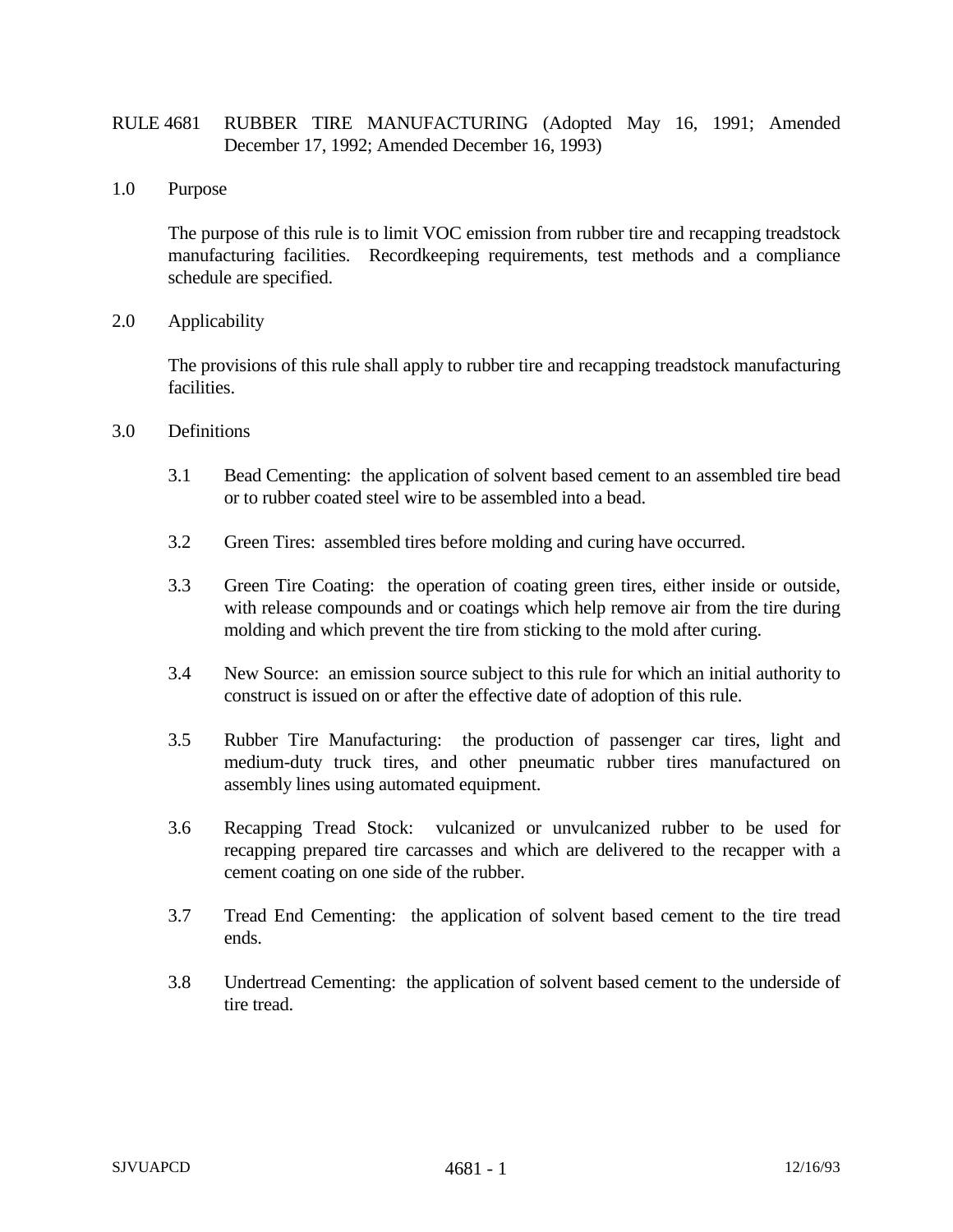## 4.0 Requirements

Rubber tire and recapping tread stock manufacturing facilities shall comply with the following requirements:

- 4.1 Undertread Cementing Operations
	- 4.1.1 The cement applicator, cement tank, and tread drying conveyor shall be enclosed during normal operations so that VOC which evaporate from these devices are captured.
	- 4.1.2 All openings to the enclosure shall have a minimum indraft of 60 meters per minute except when the enclosure must be opened to allow work inside. Such opening shall be for the minimum time necessary.
	- 4.1.3 All VOC captured shall be transported to an emission control device. The control device shall be designed and operated such that there is at least a 95 percent removal of VOC from the gas stream processed.
	- 4.1.4 In addition to the foregoing, for new sources the tread drying conveyor shall be designed and operated to capture the emissions of VOC from the operation for at least 30 seconds after the undertread cement has been applied.
	- 4.1.5 As an alternative to sections 4.1.1 through 4.1.4, any other equivalent emission reduction technique will be allowed, provided that undertread cement emissions are reduced to 15 grams of VOC or less per tire based on a daily average. That reduction technique will be approved by the APCO.

## 4.2 Green Tire Coating

Any person operating equipment which is subject to this section shall comply with the following requirements:

- 4.2.1 Green tire coating shall be waterborne. The VOC content of inside and outside coatings shall be no more than one (1) percent by weight if based on formulation data or ten (10) grams per liter of coating, including water but less exempt compounds, if determined by testing.
- 4.3 Bead Cementing

Any person operating equipment which is subject to this section shall comply with at least one of the following requirements: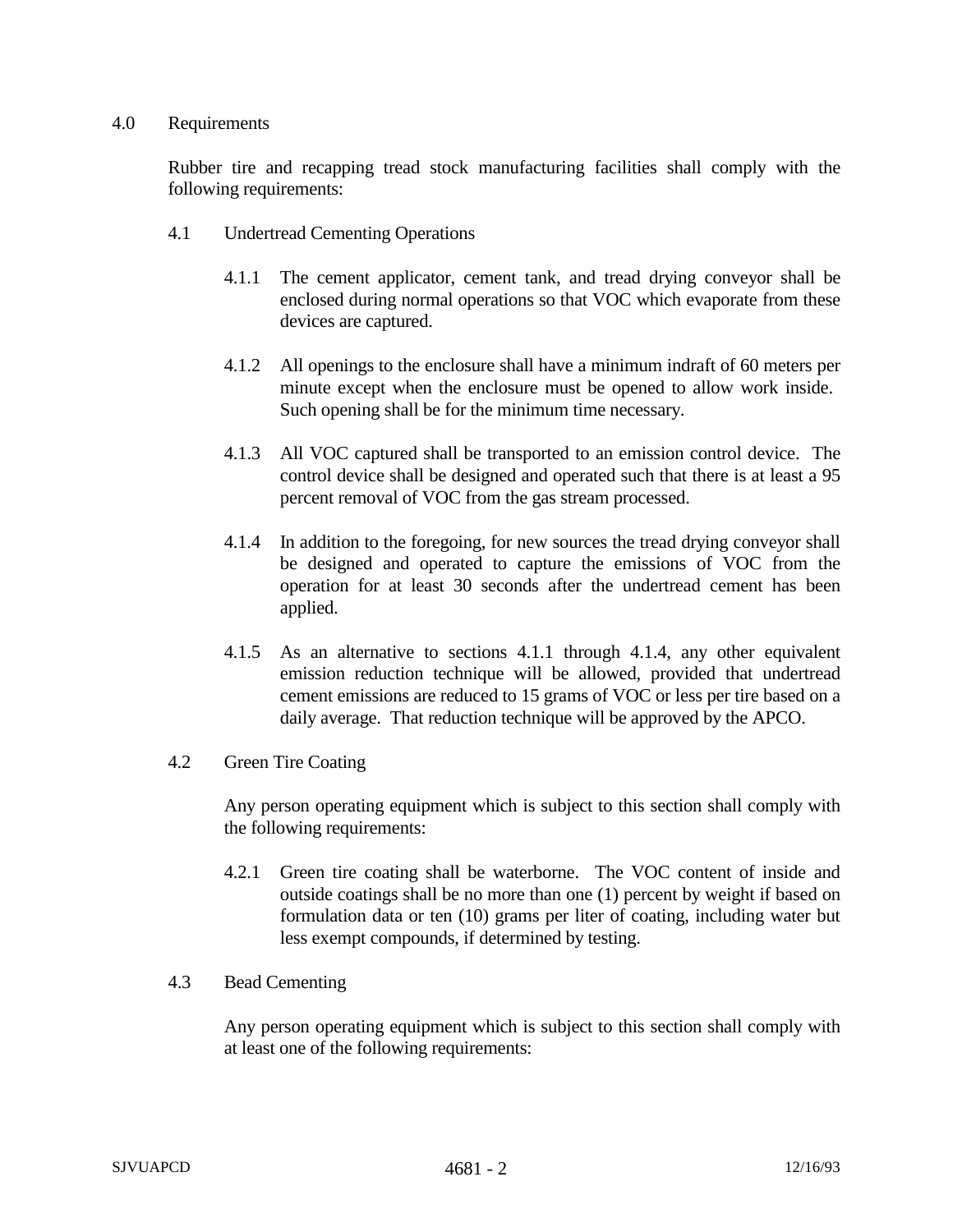- 4.3.1 Install and operate on the bead cementing line, an approved emission control system as defined in section 5.0 of this rule, or
- 4.3.2 Demonstrate to the satisfaction of the APCO that emissions, in grams per tire, from the bead cementing operation have been reduced by at least 75 percent from the daily average for the three (3) years prior to adoption of this rule. A demonstration of compliance shall be based upon appropriate records, which may include finished tire production, tire bead production, cement composition and usage.
- 4.4 Tread End Cementing

Any person operating equipment which is subject to this section shall comply with at least one (1) of the following requirements:

- 4.4.1 Install and operate on the tread end cementing line, an approved emission control system as defined in section 5.0 of this rule, or
- 4.4.2 Demonstrate to the satisfaction of the APCO that emissions, in grams per tire, from the tread end cementing operation have been reduced by at least 62 percent from the daily average for the three (3) years prior to adoption of this rule. A demonstration of compliance shall be based upon appropriate records, including finished tire production, tire tread production, cement composition and usage.

## 4.5 Containers

Containers for organic solvents and cements containing organic solvents shall be free from leaks at all times and shall be covered except when solvents or cements are being added or removed, when the containers are being cleaned, or during gauging.

5.0 Approved Emission Control System

An approved emission control system is equipment used to reduce emissions of VOCs. It consists of collection and control devices approved by APCO which satisfy the following conditions:

- 5.1 A carbon adsorption system designed and operated so that there is at least a 95 percent removal of VOC by weight from the gases ducted to the control device. All carbon adsorption units shall be equipped with continuous VOC monitoring equipment to detect carbon bed breakthrough; or
- 5.2 An incineration system that oxidizes at least 90 percent of the nonmethane volatile organic compounds (VOC measured as total combustible carbon) which enter the